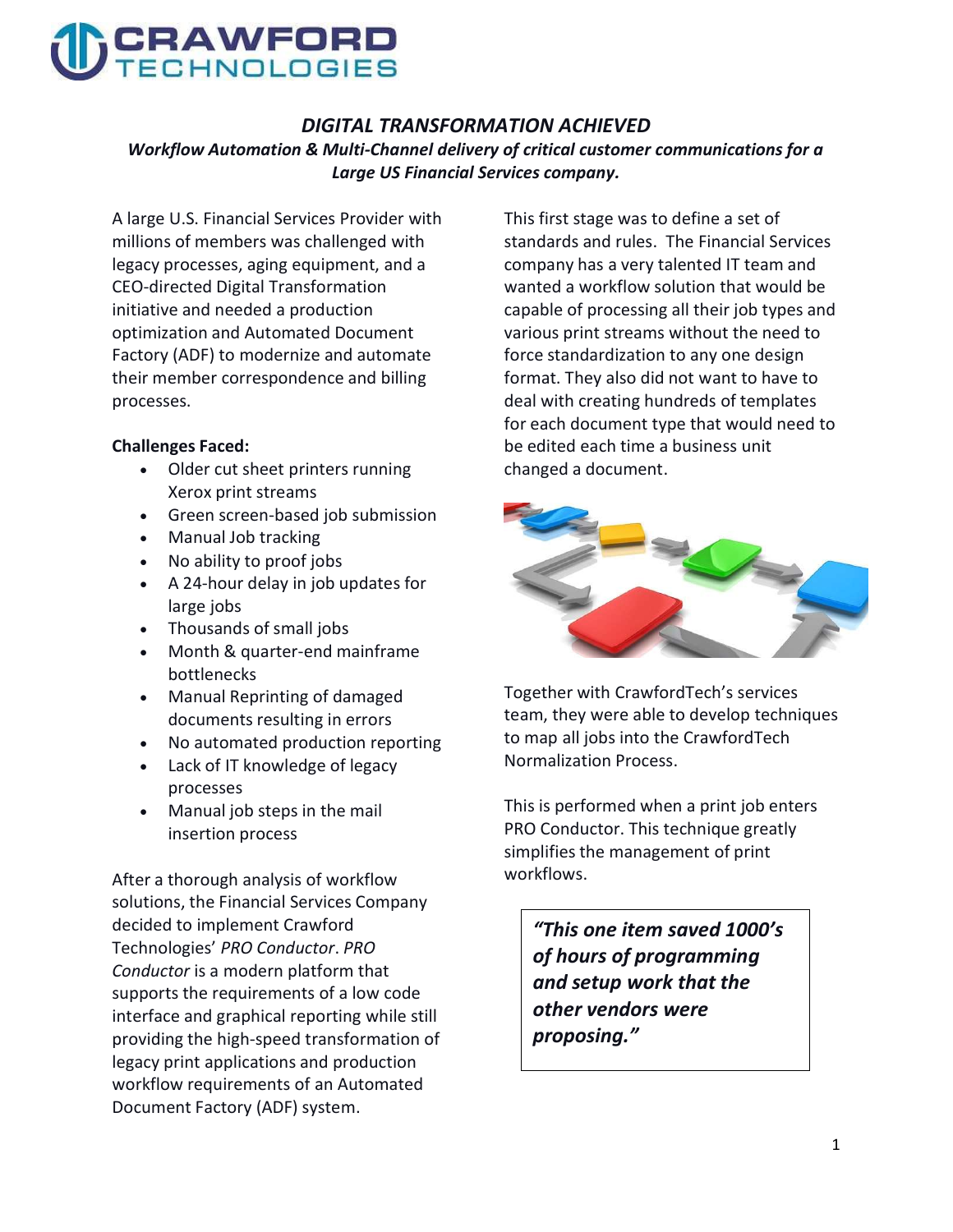# CRAWFORD

The production deployment utilizes only three robust comprehensive workflows:

- A Xerox legacy print workflow using a standardized output format
- A PDF consolidation, splitting, merging, and segmenting workflow
- PDF Marketing mail workflow for more ad-hoc, marketing/bulk mail jobs.

Hundreds of applications were normalized and processed through these workflows eliminating the need for each application to have an individual template, workflow, or hot folder. This simplifies the deployment and management of all applications and ensured that the rollout could be completed in a fraction of the time of most ADF deployments. This advanced workflow implementation is defined as "Normalization" by the Crawford Technologies team.

Archiving documents and access to that data were key components of the project as they provided a critical link to the enterprise Digital Transformation initiative. The legacy process used mainframe processing cycles to create PDF and index files for storage in a FileNet document storage system, which negatively affected other systems and downstream processes. As part of the PRO Conductor deployment, CrawfordTech moved the indexing to a server and automated the loading of FileNet with all the correspondence documents eliminating mainframe processing. Customer Service Representatives (CSR's) now have easy access to view specific mail pieces and client communications in FileNet

as well as via a secure web-based access to the ADF before the piece has been sent. This process was well timed as the company was short of trained resources that would have been able to configure change or troubleshoot the legacy-style mainframe applications.

Job and mail piece management and tracking was an extremely important part of the deployment of the ADF. The staff was using a legacy-style green screen interface (SDSF) to submit jobs to the printers. This process was manual and repeated thousands of times at the end of a quarter just to complete the normal printing and mailing process.



As part of the PRO Conductor solution, the job deployment process was migrated to Graphical User Interface (GUI) based dragand-drop automated submission processes. Today, using the GUI, operators can simply drag job entries to a printer icon. Rights and rules were configured so that appropriate operator usage rights and correct printer usage is maintained.

Like many large corporations, support for legacy equipment was an issue that challenged this company. Budget constraints restricted the ability to upgrade inserters and printers to the most current hardware. Crawford Technologies postcomposition software solved this problem. Some large jobs had required operators to manually insert mail into envelopes as the inserter required the output in reverse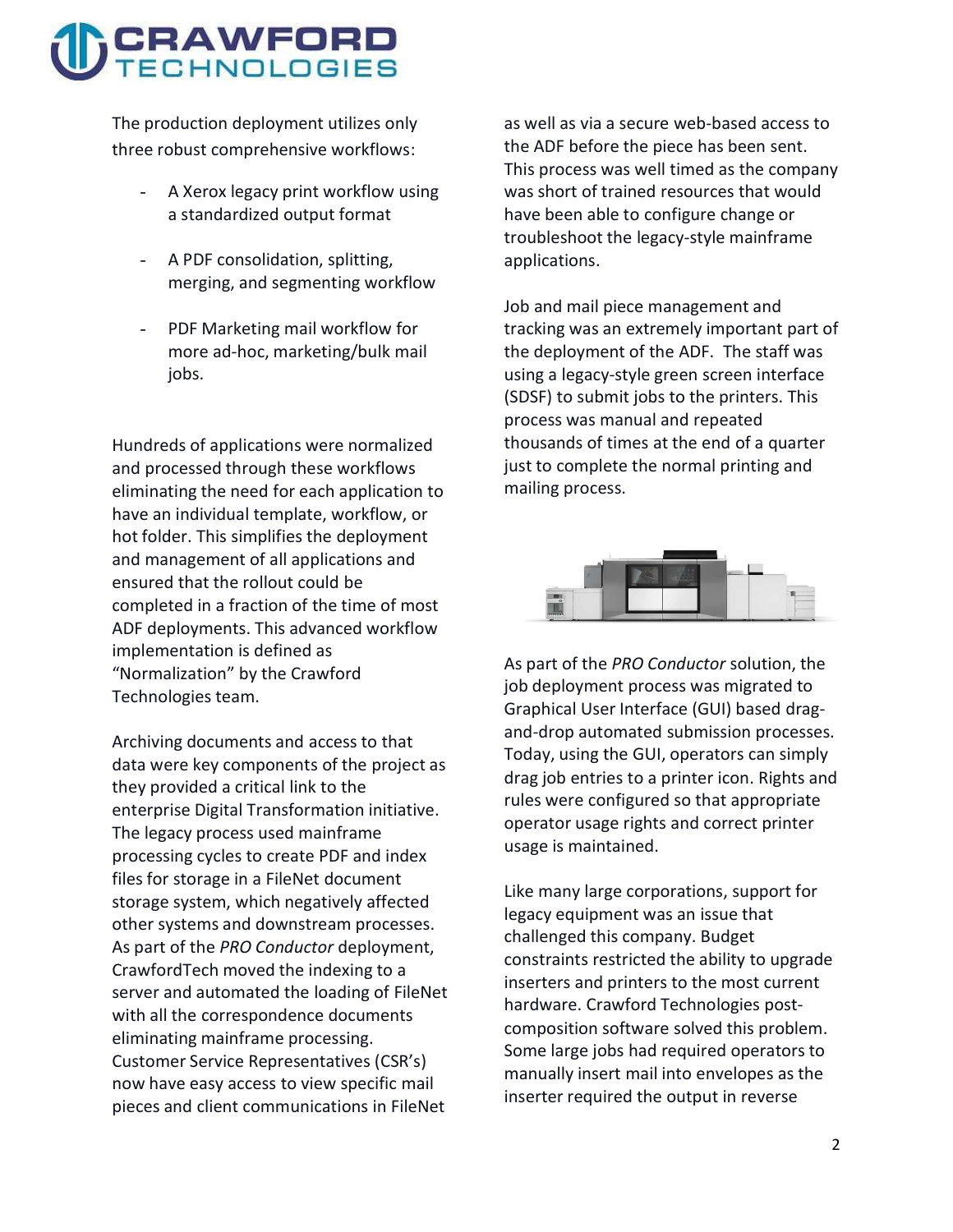# CRAWFORD

order. The PRO Conductor solution was able to reverse the print order, add new barcodes on the back of the sheets and enable complete automation of the insertion process using the existing inserter equipment without having to invest hundreds of thousands of dollars in new devices.



At month-end the sheer number of jobs overwhelmed the operations team. Sometimes there were 4,000 to 5,000 individual print jobs ranging from single mail pieces to large jobs that would take up to 20 hours to complete printing. This created multiple issues:

- 1. How can 5,000 print jobs be manually managed, tracked, and accounted for?
- 2. How can we ensure each job successfully printed?
- 3. How can we ensure we did not print the same job twice?
- 4. How can the use of production equipment be maximized so that paper stock does not have to be changed for each job?

PRO Conductor was able to consolidate many of the small jobs into single large production output file. These large files were then split, segmented, sorted and output by inserter setup type to ensure that printer and inserter setup was only

completed once for a given paper or envelope type. The ability to sort and merge thousands of files quickly and reduce thousands of files to only a dozen production print files made the accountability and manufacturing process simple and easy. The files were grouped by weight and page count, destination, paper, or envelope type while still associating each mail piece back to the initial print file for auditing and full piece-level tracking.

One issue that is sometimes overlooked when creating and deploying an ADF is tracking and auditing reprints. The legacy process required the operators to go back to the mainframe or select a page range to reprint on the Xerox printer controller. At best this was problematic, had little to no auditing and reprints often lagged one to two days behind the production file.



The new process utilizes the latest in CrawfordTech's hyperautomation integration. PRO Conductor communicates with the inserter to ensure all pieces are successfully inserted. When a mail piece is damaged, PRO Conductor automatically gathers all the required resources and documents, produces a new print file and drops it back into the print queue and then waits for feedback from the inserter to ensure each piece was successfully inserted. This process is 100% automated, completely touchless, and ensures that each critical piece of mail is printed and delivered correctly to the USPS.